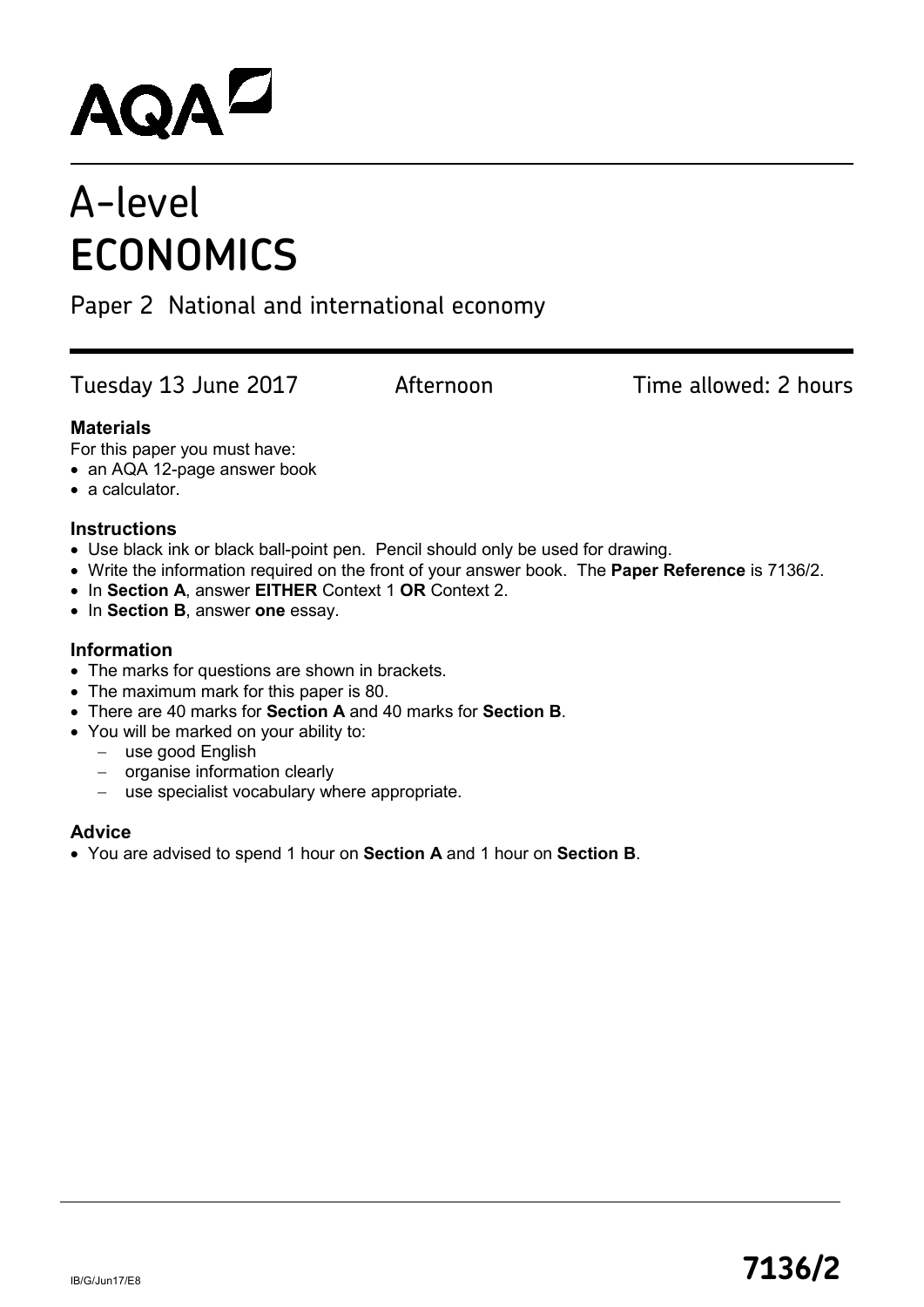# **Section A**

Answer **EITHER** Context 1 **OR** Context 2.

# **EITHER**

### **Context 1 Total for this context: 40 marks**

## **Economic development in India**

Study **Extracts A**, **B and C** and then answer **all** parts of Context 1 which follow.

### **Extract A**

### **Figure 1: India's Human Development Index (HDI) trends, 1980 to 2014**

| Year | Life<br>expectancy<br>at birth | <b>Expected</b><br>years of<br>schooling | <b>GNI</b> per<br>capita<br>(2011<br>PPP \$) | HDI<br>value |
|------|--------------------------------|------------------------------------------|----------------------------------------------|--------------|
| 1980 | 53.9                           | 6.4                                      | 1 255                                        | 0.362        |
| 1990 | 57.9                           | 7.7                                      | 1 754                                        | 0.428        |
| 2000 | 62.6                           | 8.5                                      | 2 5 2 2                                      | 0.496        |
| 2010 | 66.5                           | 11.1                                     | 4 4 9 9                                      | 0.586        |
| 2014 | 68.0                           | 11.7                                     | 5497                                         | 0.609        |



### **Figure 2: India's real GDP growth rate, 2010 to 2014**

GNI = gross national income

PPP = purchasing power parity

Source: Official statistics, 2015

## **Extract B: Is India still a developing country?**

Every region of the world has seen improvements in its HDI and India, in particular, has seen major changes. Job creation is a key aspect of development. However, 95% of all workers in India are in informal employment where there is no monitoring or taxation. Nearly 120 million more workers will enter the Indian labour force over the next 10 years seeking manufacturing jobs but, so far, these jobs have not appeared. Manufacturing still counts for less than 20% of all jobs and more than half of all workers are in low productivity agriculture. The large amount of informal employment also reduces tax receipts, which limits the amount the Indian government can spend to improve the economy. 1 5

India is still a very poor country with low per capita income, widespread destitution, hunger and malnutrition. Moreover, it has poor health facilities, housing and infrastructure as well as slowly expanding education and a strong reliance on foreign aid. Despite the emergence of a rising middle class, inequality is growing and the majority of the population lack basic social and economic rights. The Indian government must find a way to do more to provide for its citizens. However, when the government has intervened in the economy, it has often resulted in failure. Some say the Indian government should adopt the Chinese model of export-led industrialisation. 10 15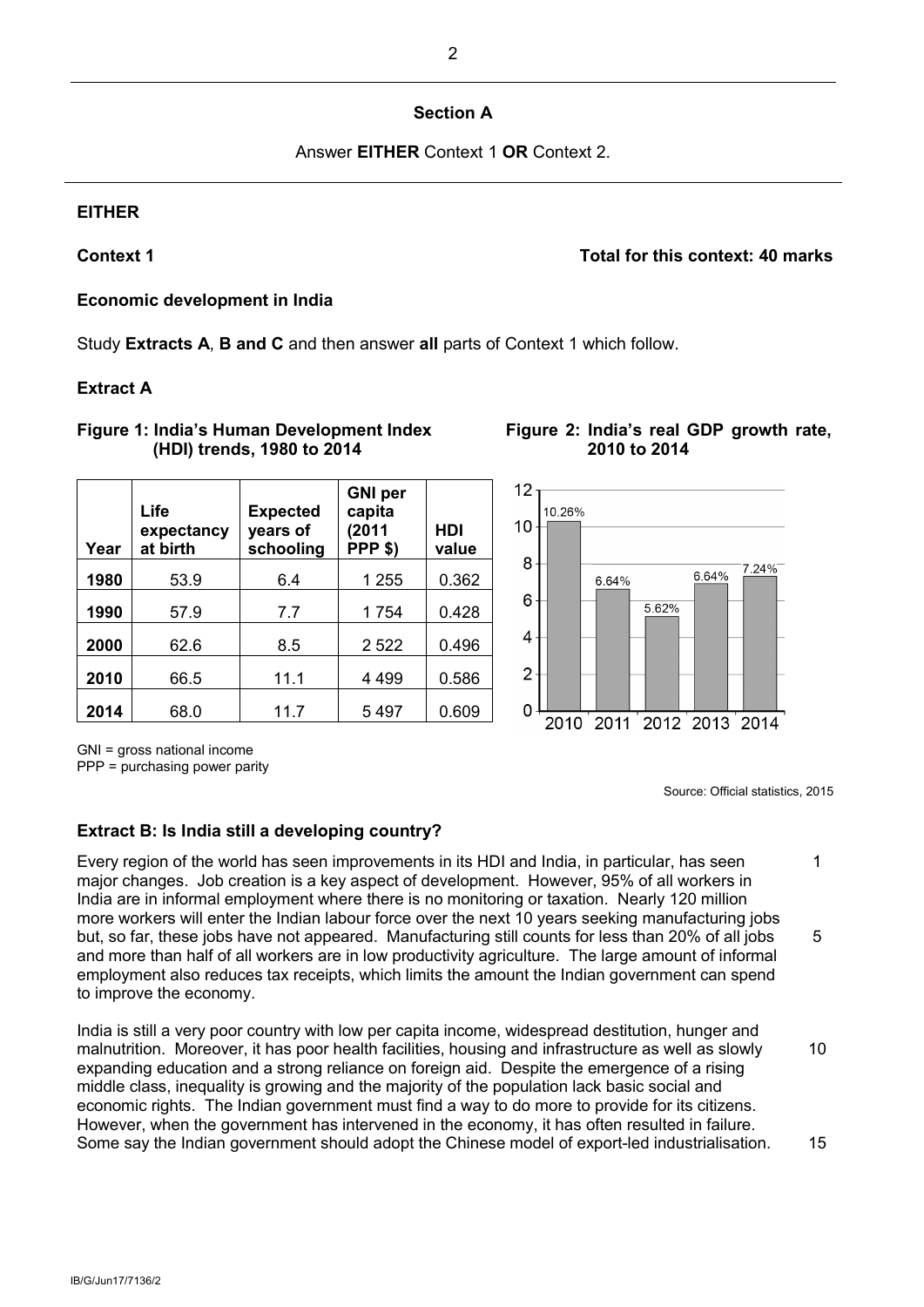3

Until the early 1990s, India was a closed economy: average tariffs exceeded 200%, quotas on imports were extensive and there were restrictions on foreign investment. India still protects its economy with anti-dumping measures and export subsidies that are designed to promote economic growth. In the past, nearly all advanced economies have benefited from protectionist policies, why should India be any different?

Source: News reports, 2016

1

### **Extract C: 'Make in India' – the road to development?**

India has steadily opened up its economy and reduced regulations that have sometimes held it back. More recently, India has begun to use more market-based strategies to help its development, including liberalising trade and privatisation. These may be risky strategies as India lacks the infrastructure that most of its global competitors have.

Trade reforms do appear to have produced remarkable results. India's trade, as a percentage of GDP, has increased from 15% to 40% between 1990 and 2014, and the economy is now among the fastest growing in the world. In more recent years, the Indian government's stand on trade and investment policy has displayed a shift from protecting producers to benefiting consumers. 'Make in India' is an initiative to encourage multinational companies to manufacture their products in India and shift Indian employment from the unstable primary sector to the secondary sector. 5 10

Recently, there has been a promise by foreign companies to invest \$222 billion in India. When foreign companies come to a 'Make in India' event, they see an economy that is growing at 7% annually with a large well-educated and skilled workforce. However, problems persist with regulation and tax. In the World Bank's Doing Business Index, which indicates how easy it is to set up and run a business, India is ranked  $130<sup>th</sup>$  out of 189 countries. The question still remains, is the road to a more developed India one which involves the free market and liberalisation of trade, or one which involves government intervention and protectionism? 15

Source: News reports, 2016

**0 1** Using the data in **Extract A (Figure 2)**, calculate, to **two** decimal places, the mean growth rate for India from 2010 to 2014.

### **[2 marks]**

**0 2** Explain why the data in **Extract A (Figure 1)** show that living standards in India have improved.

### **[4 marks]**

**0 3 Extract B** (lines 17–19) states 'India still protects its economy with anti-dumping measures and export subsidies that are designed to promote economic growth.'

> With the help of a diagram, explain how export subsidies may help promote economic growth in India.

### **[9 marks]**

**0 4 Extract C** (lines 2–3) states 'More recently, India has begun to use more market-based strategies to help its development, including liberalising trade and privatisation.'

> Using the data in the extracts and your knowledge of economics, evaluate the view that greater use of market-based strategies is the best way to improve the economic development of India.

> > **[25 marks]**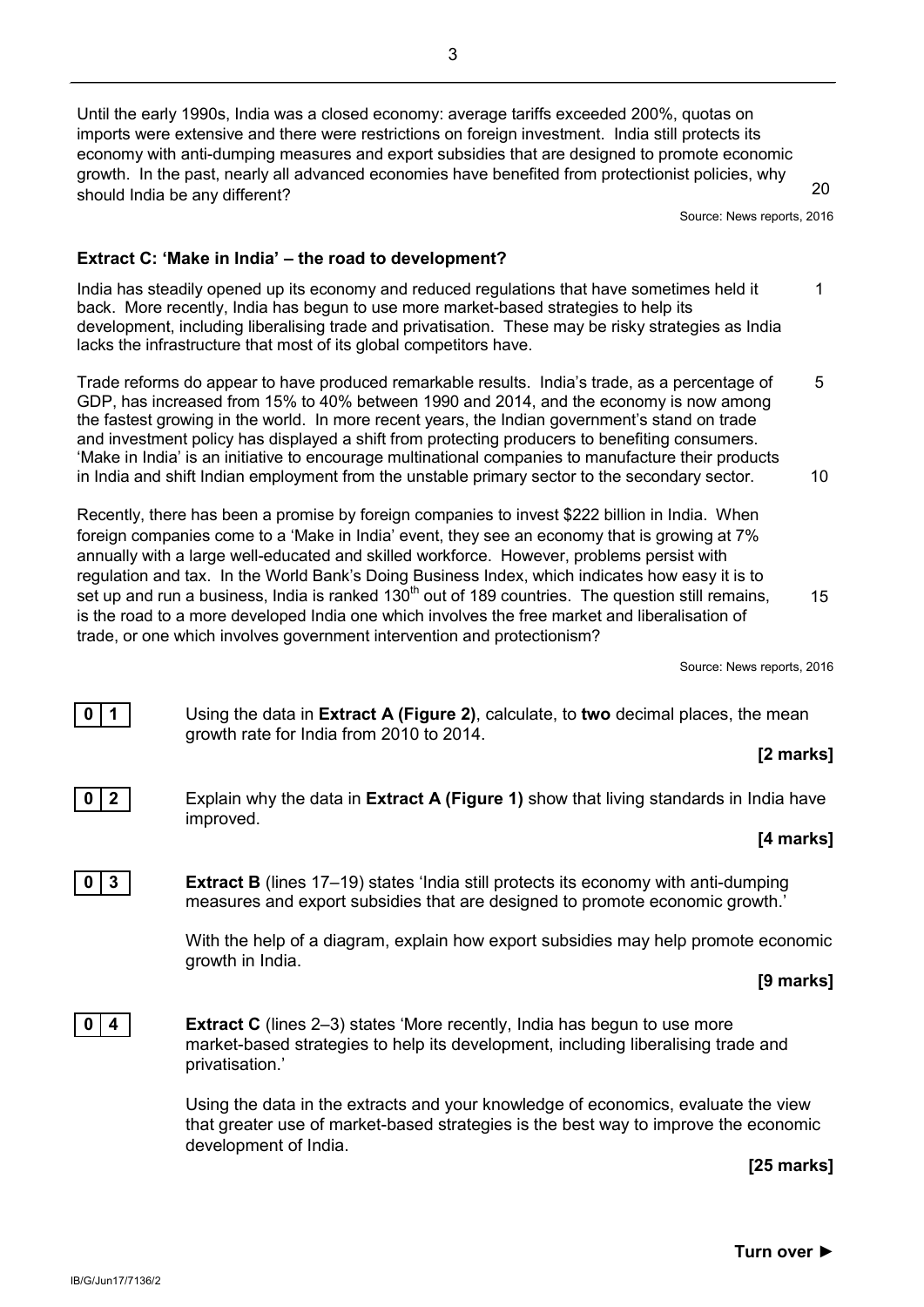# Do **not** answer Context 2 if you have answered Context 1.

**OR**

**Context 2 Total for this context: 40 marks**

# **Inflation, deflation and economic policy**

Study **Extracts D**, **E and F** and then answer **all** parts of Context 2 which follow.

# **Extract D**

### **Figure 3: CPI inflation rates (%) for Japan and the UK, 2010 to 2015**

| Year | Japan   | UK   |
|------|---------|------|
| 2010 | $-0.72$ | 3.29 |
| 2011 | $-0.28$ | 4.48 |
| 2012 | $-0.03$ | 2.83 |
| 2013 | 0.36    | 2.56 |
| 2014 | 2.75    | 1.46 |
| 2015 | 0.80    | 0.05 |



Source: Official Statistics

# **Extract E: Good and bad deflation**

Deflation is bad when it is the result of falling aggregate demand. Consumers buy fewer goods and services and firms cut prices whilst consumption and investment decisions are delayed. This can lead to worsening company profits, cost cutting and job losses. Less spending damages economic growth and could lead to a deflationary spiral. However, this has not been the UK's recent experience. A glut in the supply of oil has driven down its price. This has had a positive effect on most businesses who face lower costs. In the retail sector, in particular, prices are lower because goods are cheaper to manufacture and transport. Businesses can also spend more on investment, hiring staff or offering pay rises. This has led to pay growth and productivity gains in the private sector after years of stagnation. Improvements in productivity on the supply side of the economy could actually lead to more deflation but this could be viewed as good deflation. 1 5 10

Professor Steve Keen believes even mild deflation is bad news. If the government continues with its programme of austerity, he is convinced the UK is heading for bad deflation. "Deflation is only benign, or even beneficial, in a world in which no one has any debt. Bizarrely, this is the world that conventional economists actually imagine we live in, since their models have ignored debt. Deflation increases the burden of people's debt, which is what happened in the 1930s, during the Great Depression." 15

The most immediate implication of continued deflation is that it makes a rise in interest rates less likely and, in the short term, this is good news for borrowers, but not for savers. This should also allow more time for the economy to recover, with low interest rates helping consumers and firms to access cheaper credit.

Source: News reports, 2016

20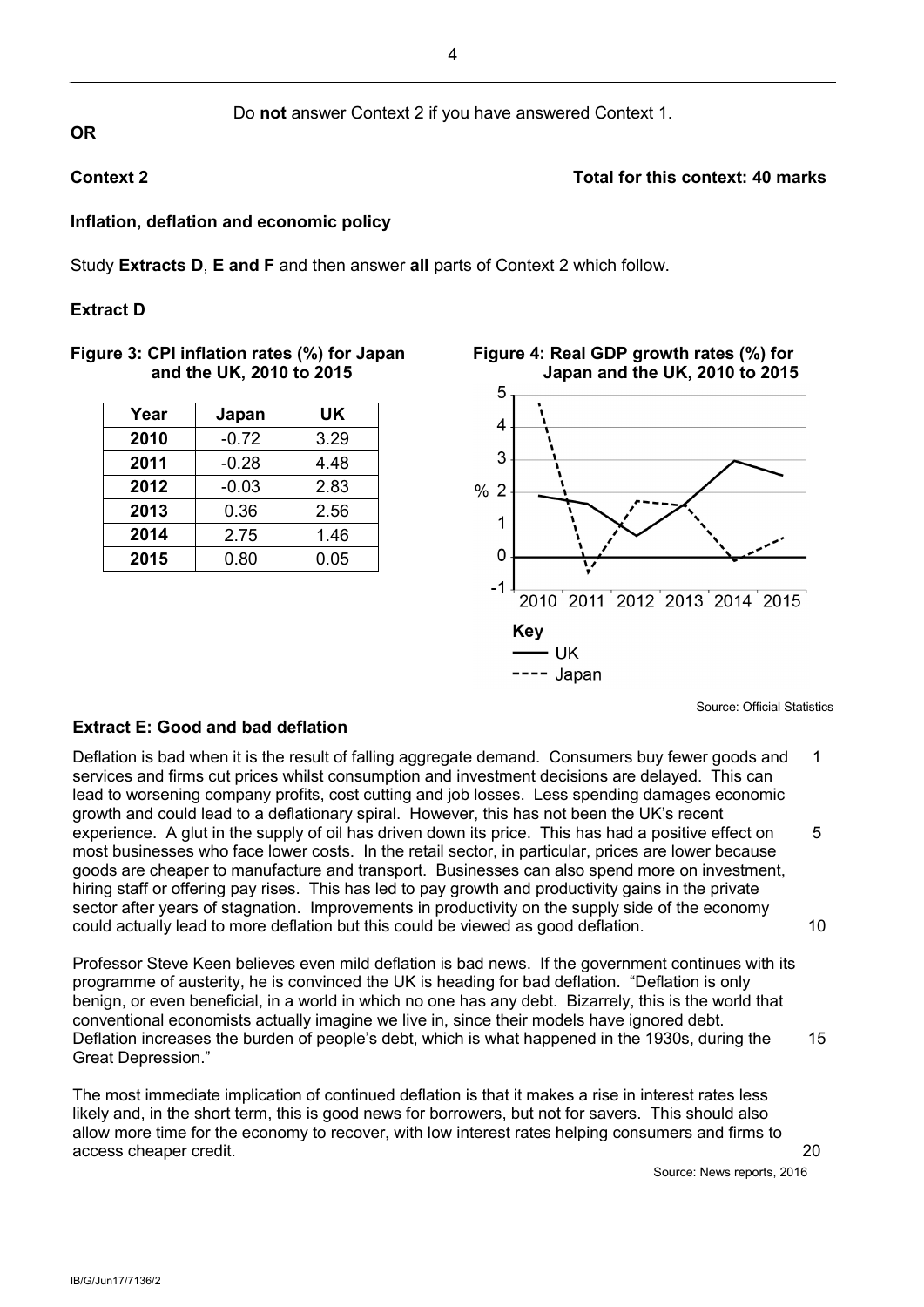# **Extract F: The Japanese problem**

If the UK wishes to see another economy's experience of when deflation turns bad, then it only needs to look at Japan. Over the last two decades, Japan has used a variety of policies in an attempt to overcome deflation. For almost 20 years, the Bank of Japan's main interest rate has hovered around 0% and at times been negative. Japan has embarked on several fiscal stimulus programmes, although with a debt to GDP ratio of 245% in 2015, some see this as a worry. Furthermore, the Bank of Japan is currently carrying out quantitative easing equivalent to approximately £500bn per year. So far, the Japanese economy has not escaped from the risk of deflation. 1 5

So what can the UK learn from Japan? For much of 2015, CPI inflation in the UK was at, or very close to, 0%. Consumer spending is fairly robust at the moment but if economic agents anticipate falling prices, they may begin to factor this into their expectations. This could lead to bad deflation which can be very difficult to tackle effectively. 10

In recent times, the UK has arguably seen a stronger recovery than many other developed economies, although there is uncertainty over what should be done to maintain this in the future. After the financial crisis of 2007/08, UK Bank Rate was reduced to an historic low of 0.5%, and although it has since been cut to 0.25%, there is little scope to reduce it much further. The Bank of England has also used quantitative easing to try to stimulate the economy. However, the results of this are debatable. In terms of fiscal policy, the current government appears to be determined to continue with its austerity programme. What is not clear is what should be done if low inflation turns to bad deflation. 15 20

Source: News reports, 2016

| 5<br>$\mathbf 0$ | Using the data in <b>Extract D (Figure 3)</b> , calculate, to two decimal places, the mean<br>inflation rate for Japan from 2010 to 2015.<br>[2 marks]                                                        |  |  |  |  |
|------------------|---------------------------------------------------------------------------------------------------------------------------------------------------------------------------------------------------------------|--|--|--|--|
| 6                | Explain how the data in <b>Extract D (Figure 4)</b> show that Japan has been less<br>successful than the UK in achieving a stable rate of economic growth.<br>[4 marks]                                       |  |  |  |  |
|                  | <b>Extract E</b> (lines 9–10) states 'Improvements in productivity on the supply side of the<br>economy could actually lead to more deflation.'                                                               |  |  |  |  |
|                  | With the help of a diagram, explain how improvements in productivity could cause<br>deflation.                                                                                                                |  |  |  |  |
|                  | [9 marks]                                                                                                                                                                                                     |  |  |  |  |
| 8                | <b>Extract F</b> (lines 19–20) states 'What is not clear is what should be done if low inflation<br>turns to bad deflation.'                                                                                  |  |  |  |  |
|                  | Using the data in the extracts and your knowledge of economics, evaluate the view<br>that monetary policy is the most effective way of tackling deflation in developed<br>economies such as the UK and Japan. |  |  |  |  |
|                  | [25 marks]                                                                                                                                                                                                    |  |  |  |  |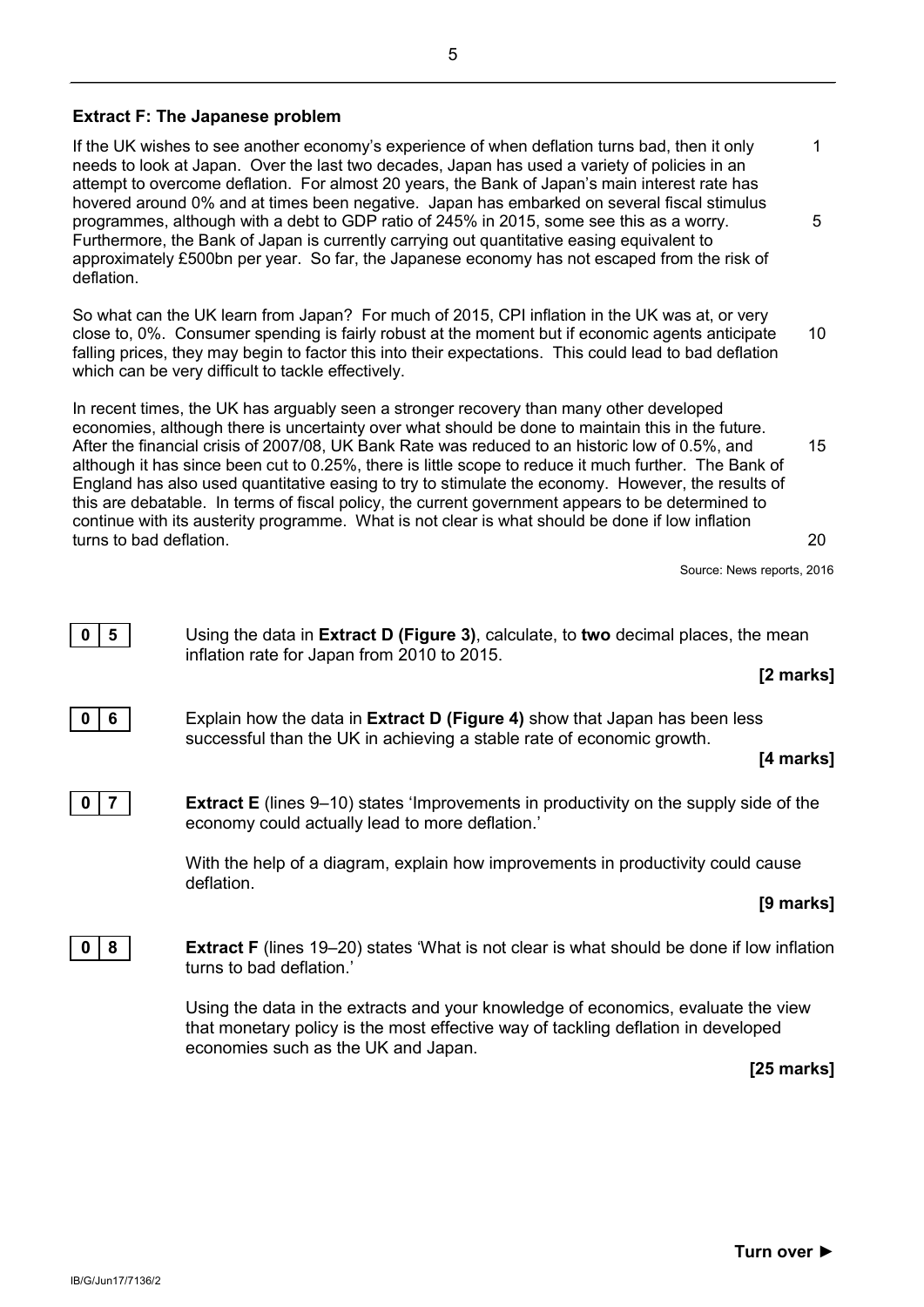# **Section B**

Answer **one** essay from this section.

Each essay carries 40 marks.

# **EITHER Essay 1**

Between 2011 and 2016, UK unemployment fell from a high of 8.5% to 4.8%. Some argue that government attempts to reduce unemployment inevitably lead to trade-offs with other macroeconomic policy objectives.



**0** | **9** | Explain how government policies can reduce the natural rate of unemployment. **[15 marks]**



**1 0** Discuss the view that falling unemployment will inevitably lead to trade-offs with other macroeconomic policy objectives.

**[25 marks]**

# **OR**

# **Essay 2**

The UK has seen significant changes in its pattern of trade with the rest of the world in terms of what we trade and with whom. The UK's current account deficit widened from £29.1bn in 2011 to £100.2bn in 2015. The deficit in 2015 was 5.4% of GDP, the largest annual deficit as a percentage of GDP since records began in 1948.



**1 1** Explain the possible reasons for changes in the pattern of trade between the UK and the rest of the world.

## **[15 marks]**



**1 2** Evaluate the measures that might be taken to reduce a deficit on the current account of the UK's balance of payments.

**[25 marks]**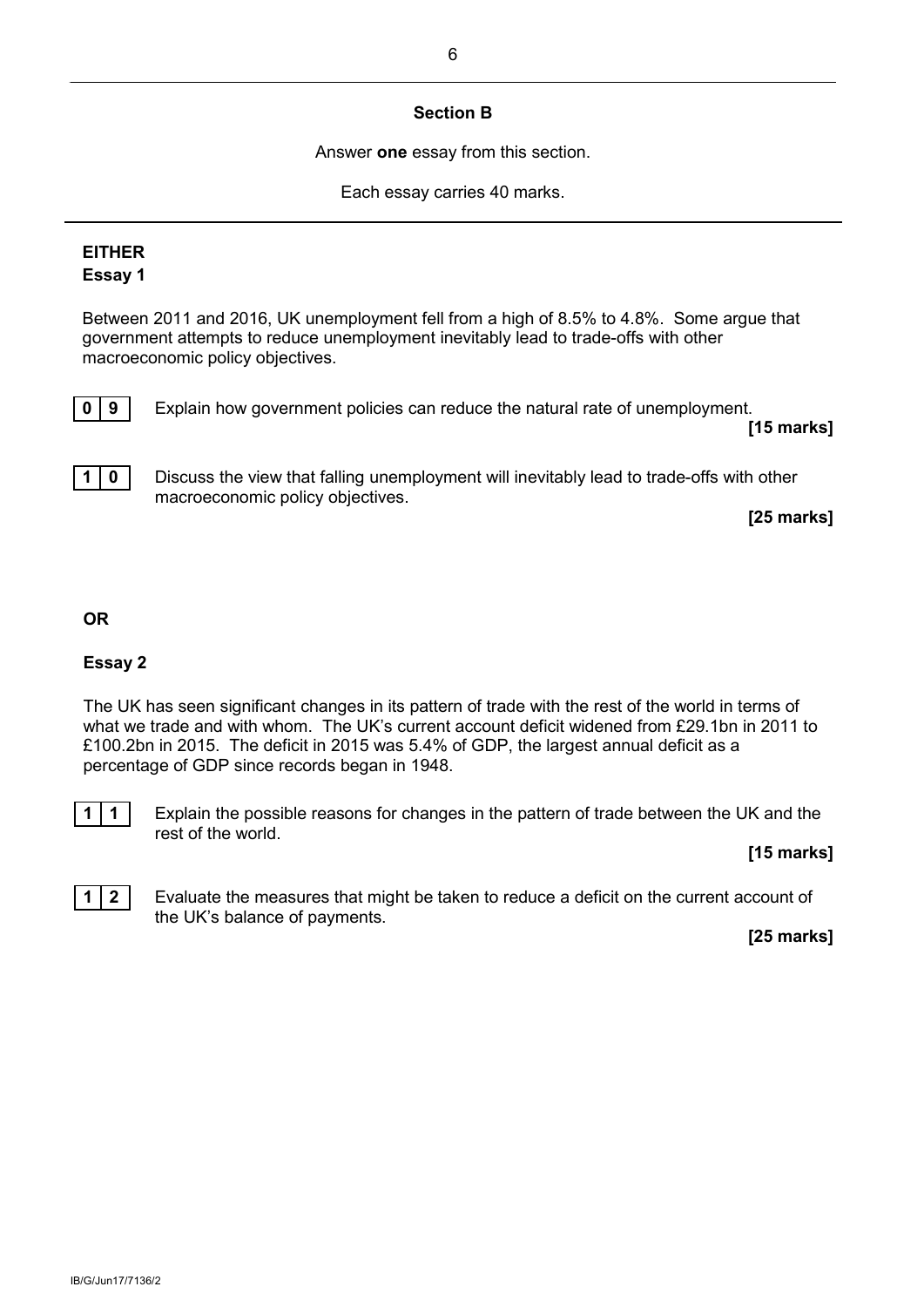### **OR**

# **Essay 3**

The Government has ruled out the possibility of a rise in VAT before 2020 but other indirect taxes may increase. It has also stated that the personal income tax allowance will be increased from £10 800 in 2015/16 to £12 500 by 2020, and plans to cut the main rate of corporation tax from 20% to 17%.



**1 3** Explain how changes in both government spending **and** taxation might affect the level of economic activity.

## **[15 marks]**



**1 4** Evaluate the economic consequences for the UK economy of a significant shift in the burden of taxation from direct taxes to indirect taxes.

**[25 marks]**

# **END OF QUESTIONS**